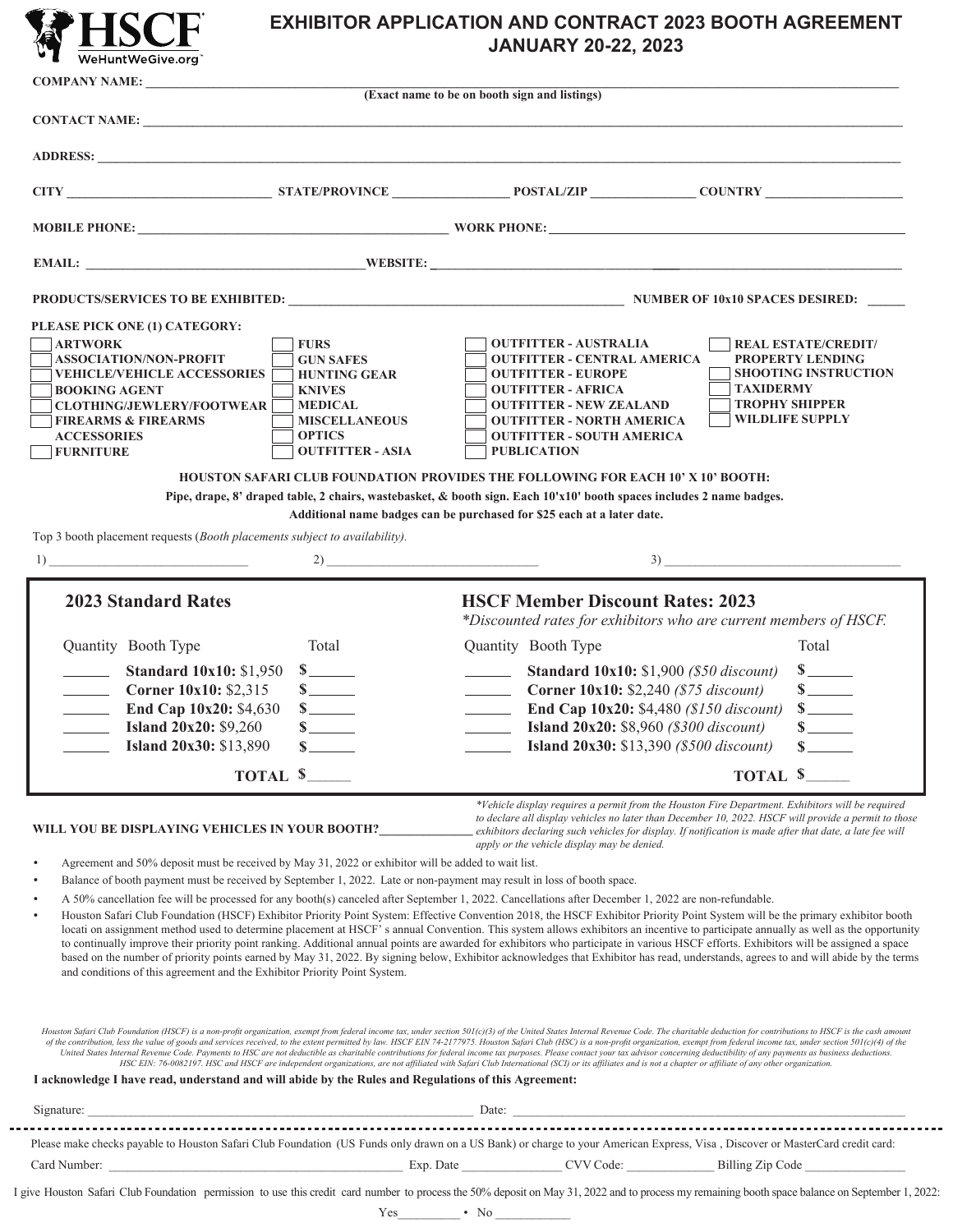#### **HOUSTON SAFARI CLUB FOUNDATION EXHIBITOR RULES AND REGULATIONS**

1. BOOTH ASSIGNMENTS-HSCF reserves the absolute right to modify, adjust, and make changes to booth assignments to ensure even flow of traffic or to maintain the character and integrity of the show.

**2. FOOD, BEVERAGE SERVICE-** HSCF and the venue must approve any distribution of food, drinks, or alcoholic beverages by exhibitors in the exhibit hall/venue, provided, however, that in no event shall exhibitors distribute food, drinks, or alcoholic beverages in contravention of any governmental laws, rules and/or regulations. Certain exhibits, displays and activities require licenses and/or permits, including, but not limited to, the following: cooking, food and beverage sampling, liquid or gas fueled vehicles, pyrotechnics, lasers, antique dealing, sales and use tax, use of tents or canopies. It is the responsibility of the exhibitor to obtain and provide proof to HSCF of any such required permit(s).

3. LINE OF SIGHT- Exhibits may not protrude into the aisle or to the sides beyond the assigned space. The back wall of exhibits cannot display branding or graphics on the backside of header. Exhibit sidewalls taller than 4 feet may not extend more than 5' from the rear of the assigned space and/or block the view of other booths. All parts of any exhibits must remain inside the designated booth space. Exhibits, which include audio/visual or lighting equipment, must be arranged so that noise/light from the equipment will not annoy or disturb other exhibitors, attendees, or HSCF and its activities (REFER TO VISUAL AND AUDIO RULES & REGULATIONS DOCUMENT).

**4. INGRESS/EGRESS-** No portion of the entrances, exits, corridors, passageways, halls, lobbies, stairways, escalators, aisles, driveways, sidewalks, ramps or other common areas shall be obstructed or used for any other purpose than ingress and egress.

**5. SOLICITATION GUIDELINES-** Exhibitors may show video and photographs and distribute catalogs, souvenirs, and other material from Exhibitor's assigned space ONLY. Exhibitor may discuss potential hunt details and provide promotional materials to individuals on a one-on-one basis at common seating areas in the exhibit hall.

**6. SOLICITATION-** Exhibitor shall not encroach upon another Exhibitor's assigned space to converse with or solicit customers, unless both exhibitors are assigned space that is side by side in the exhibit hall. Proper discretion and professional courtesy should control one's actions.

**7. NON-EXHIBITOR SOLICITATION-** Non-exhibitor solicitation or promotion in the exhibit hall is strictly prohibited. If non-exhibitor solicitation is observed in the exhibit hall or Convention venue, please contact HSCF at your earliest possible convenience.

**8. CONDUCT AND BEHAVIOR-** HSCF reserves the right and Exhibitors consent to HSCF's right to decline, prohibit and/or cause to be removed any exhibit, Exhibitor, or proposed exhibit or Exhibitor that, in HSCF's sole opinion, is not suitable for, is, or might be disruptive to the Convention. HSCF may exercise this right at any time prior to or during the Convention. This reservation concerns entities, persons, sponsors, items, audio or video, digital recordings, images, printed matter, conduct of the Exhibitor and/or Exhibitor's employees, brokers, or agents either before or during the Convention and all other things that in HSCF's sole opinion may adversely affect HSCF, the Convention, visitors, and other members of the hunting community. HSCF reserves the right to prohibit from exhibiting at the Convention any outfitter, guide or professional hunter who is not a member in good standing of a recognized regional, state, provincial or national professional hunting association. HSCF may remove any Exhibitor from the Convention who, in the sole opinion of HSCF, (i) breaches any of the provisions of this agreement; (ii) causes a disruption of the Convention by said Exhibitor's conduct or behavior after receiving a verbal warning against such continued conduct or behavior; (iii) engages in conduct or behavior that endangers the health, safety or well-being of any other Exhibitor, attendee, HSCF employee, volunteer or Convention vendor or (iv) violates any rules, policies, or procedures set forth in this agreement or hereinafter adopted by HSCF. If HSCF exercises its absolute right to prohibit any exhibit, Exhibitor, or proposed exhibit and such right is exercised at least 60 days prior to the then upcoming Convention, HSCF shall refund to Exhibitor any booth payment made by Exhibitor for said booth(s) at the then upcoming Convention. Exhibitor acknowledges and agrees that Exhibitor is not entitled to any other payment, refund, or damages which may result from, or be caused by, HSCF's exercise of any right set forth herein under any circumstances.

9. FIRE REGULATIONS- Exhibitors shall comply with all federal, state and local fire codes which apply to places of public assembly. All booths and booth contents must satisfy the venue and the governing Fire Department requirements. All decorations, drapes, signs, banners, table coverings and skirts, carpeting or similar decorative materials used shall be flame retardant to the satisfaction of the City of Houston Fire Marshal and are subject to inspection and flame testing. Exhibitors who wish to use flammable materials in their booth must contact the governing Fire Department and be in compliance with all applicable fire codes. Use of flammable compressed gas cylinders is strictly controlled within the Facility and generally prohibited. Non-flammable compressed gas cylinders must be secured to prevent toppling.

**10. VEHICLE DISPLAYS-** Special arrangements for booths with fuel powered vehicles MUST be pre-approved with HSCF and the re marshal before being allowed inside the exhibit hall. Exhibitors with vehicles to be located on the inside of the building must request a specific time to meet with HSCF and the fire marshal prior to the start of set-up and before any vehicles are allowed inside. Requirements: a) The battery must be disconnected while any vehicle is on display; b) fuel in the tanks of display vehicles shall not exceed 1/4th of their capacity or five gallons of fuel, whichever is less; c) all display vehicle gas caps shall be taped or locked; d) non-flammable protective covering must be placed under display vehicles to prevent stains; d) duplicate keys for vehicles on display must be provided to show management and/or to show security for use in the event of an emergency. Keys shall be kept in the Premises during the entire License Period.

**11. SET UP AND REGISTRATION-** Exhibitor registration and set up begins at 8:00 am and ends at 6:00 pm on Thursday and begins at 8:00 am and ends at 10:00 am on Friday. Any exhibitor who has not arrived by 8:00 am on Friday automatically forfeits their booth space. Booth take down begins at 3:00 pm on Sunday. All of Exhibitor's property must be moved out of the building by 10:00 pm on Sunday. Exhibitors may not start taking down their booth(s) or packing merchandise, displays, or samples before 3:00 pm on Sunday. Failure to set up during the designated time or early booth take down may result in loss of deposit, forfeiture of Exhibitor's current booth space location for this year and/or denial of future booth space. 10. All move-in and move-out of freight must be through designated loading docks, freight doors and freight elevators. The main lobbies, side doors, escalators and passenger elevators are not to be used for such purposes.

**12. SECURITY-** Security personnel will provide limited security in the convention hall from Wednesday at 8 am through Sunday at 8 pm. Exhibitor acknowledges and agrees that HSCF is not responsible or liable for theft or loss or damage to Exhibitor's merchandise, promotional materials, booth materials, or personal property. Exhibitor is encouraged to acquire appropriate insurance to cover any and all theft or loss, and to take all steps necessary to protect and secure Exhibitor's merchandise, promotional materials, booth materials, and personal property.

13. BOOTH ASSIGNMENT- Space assignments will be allocated and arranged by HSCF, based on the Priority Points System, only upon receipt of a signed contract and full payment of the deposit. The application for space and the formal notice of assignments by HSCF and the full payment of booth space and rental fees constitute a contract for the right to use the space allotted. Exhibitors must be current (within 60 days) on all debts and accounts due HSCF (Hunter's Horn/Bush Telegraph advertising, sponsorships, etc.) prior to exhibiting at the Convention. Exhibitor deposits of booth balance payments received or other funds held by HSCF and otherwise payable to Exhibitor may be applied by HSCF to Exhibitor's past due accounts receivables (past 60 days).

14. ACTS OF GOD- In the event of Acts of God, fire, strikes, rioting, war, acts of terrorism, civil disorders, or other circumstances making it difficult or financially inconvenient to HSCF to operate the HSCF exhibit hall or begin or continue with the Convention then, in the sole discretion of HSCF, with due regard for the safety and welfare of Exhibitors and visitors, this contract shall become void. If in the event this contract becomes void, all Exhibitor booth payments will be retained by HSCF and at HSCF's sole discretion, applied to the following HSCF convention or returned to Exhibitors on a case-by-case basis.

**15. BOOTH SHARING-** No booth assignments, sharing agreements, reselling of booth space or similar relationships will be allowed without prior written approval by HSCF. Any unauthorized assignment or sharing of booth space is strictly prohibited. Violations of this policy may result in one or more of the following: (1) immediate removal from the show floor of the contracted Exhibitor and the un-contracted Exhibitor or Exhibitors with all expenses, including attorney's fees incurred by HSCF for such removal, payable by the contracted Exhibitor immediately; (2) loss of Exhibitor's booth space location for the following year; and/or (3) denial of future booth space.

16. POSSESSION OF FIREARMS- Possession of Firearms is forbidden in the Facility with the exception of the following: (i) licensed peace officers and licensed honorably retired peace officers, (ii) exhibitors during events, with Licensee approval, and (iii) individuals licensed by the State of Texas to carry handguns. A "Firearm" is defined as any device designed, made, or adapted to expel a projectile through a barrel or cylinder by using the energy generated by an explosion or burning substance or pressurized air or gas or any device readily convertible to that use. All breech-loading firearms that are displayed in the exhibit hall, hotel, and surrounding area must be deactivated by removal of the firing pin or proactively altered so that the firearm cannot, under any circumstances, be red or discharged. No live ammunition is allowed to be sold or displayed. Exhibitors and visitors in the Exhibitor's booth are prohibited from handling rearms while they are in the possession of an alcoholic beverage, have recently consumed one or more alcoholic beverages, or are otherwise under the influence (however slight and less than legally impaired) of any alcoholic beverage. Likewise, children under the age of 18 are prohibited from handling firearms unless supervised by a responsible adult subject to the above requirements. In the state of Texas, in order to purchase a firearm legally, the buyer must be a minimum of 18 years of age. Anyone purchasing a firearm from a licensed firearms dealer must complete a Bureau of Alcohol, Tobacco & Firearms form 4473 (firearms transaction form). A firearms purchaser must also undergo a National Criminal Background Check System check, which will be performed by a licensed firearms dealer. For firearms won via contest or giveaway, the transfer of firearms will not be allowed on Facility premises. Firearms transfers must be conducted away from the site of the event and transfers must be facilitated by a licensed firearms dealer.

**17. ANIMALS/PETS-** With the exception of service animals, animals shall not be allowed in the Facility unless approved in advance and in writing by the Facility Manager. The Facility Manager must receive all requests to bring animals into the Facility no later than 10 calendar days prior to the first day of the License Period.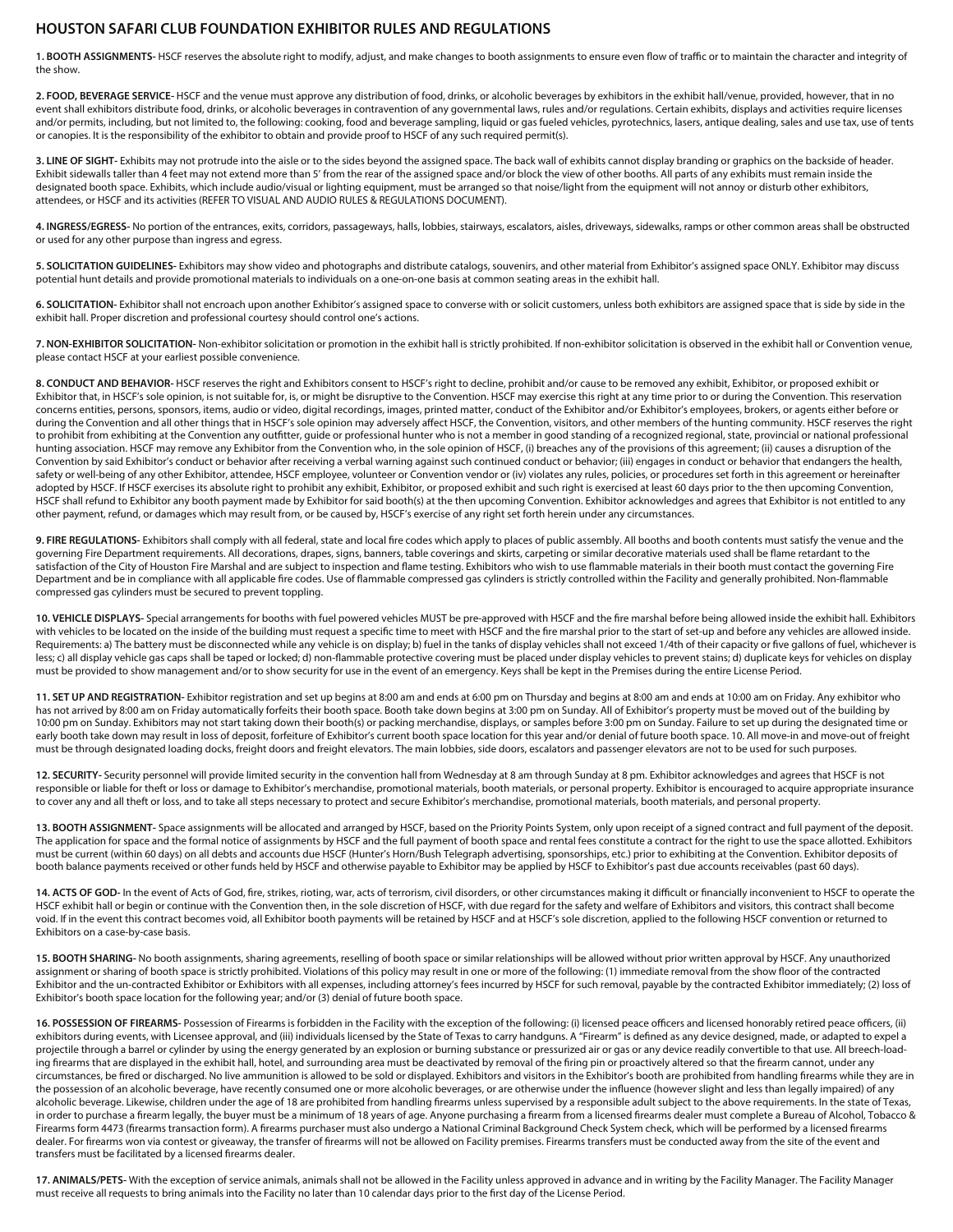**18. PARKING-** Street parking in front of the Facility on Avenida de las Americas without a permit is strictly prohibited. Parking on the third level ramp at the Facility is by permit only. All vehicles in violation will be towed, without notice and at the owner's expense. Private vehicle parking is available at surrounding parking garages and numerous surface lots located near the Facility.

19. RIGGING AND HANGING- Rigging and hanging requests must be submitted for approval at least 30 calendar days prior to the first day of the License Period to the Facility audiovisual contractor, who will determine if the requests are within the architectural guidelines of the Facility. The Facility Manager reserves the right to refuse permission, remove, delay or terminate any rigging or hanging for safety reasons or to prevent damage to the Facility.

**20. SMOKING AND TOBACCO-** In accordance with City of Houston Ordinance No. 2006-1054, smoking is prohibited at the Facility, with the exception of certain enclosed meeting areas designated by HFC, when used for private, invitation-only functions. Use of e-cigarettes and similar electronic smoking devices is prohibited at the Facility. The distribution or sale of tobacco products and electronic smoking devices is prohibited in the Facility.

**21. TEXAS STATE SALES TAX-** Exhibitors making over-the-counter sales must provide purchasers with a written receipt specifying the item or service purchased and the price paid for the item or service. Collection of applicable sales tax is the sole responsibility of the Exhibitor making the sale. It is Exhibitor's responsibility to contact the Texas State Comptroller's office to obtain a Texas State Sales Tax Permit. See the following for further details: http://www.window.state.tx.us/taxinfo/taxforms/01-forms.htm.

22. INDEMNIFICATION- Exhibitor agrees to defend, indemnify and hold the venue; HSCF, its employees, volunteers, officers, directors, agents, attorney's, representatives, and its subcontractors, vendors and affiliates, harmless of any and all claims, penalties, citations, and/or liabilities imposed by law or in equity on account of property damage or bodily injuries, including death, resulting therefrom, sustained or alleged to be sustained by any person or persons, whether they be members of the public visiting the show, employees, officers, agents, or directors of HSCF, convention volunteers or other Exhibitors, occurring at, near, in, or in connection with, or arising out of the convention, exhibits and show resulting from the sole negligence, partial negligence, and/or contributory negligence or any alleged negligence of the Exhibitor, its agents, employees or persons performing services for it, or resulting from any equipment, machinery, or items displayed by the Exhibitor or contained within the confines of the exhibitor's booth space or otherwise located on the venue property. Exhibitor further agrees to defend, indemnify and hold harmless the venue; HSCF & its subcontractors, vendors, affiliates, employees, officers, directors, agents, volunteers, representatives, attorney's and all persons or parties in privity with them, from any and all property damage, loss of business, loss of business opportunity, disruption of business, or lost profits arising from or caused by any condition at the facility, Act of God, force of nature or any other events or circumstances inside, under, or outside the control of HSCF, including but not limited to, strikes, work stoppages, government shut down, power outages, telephone outages, internet wireless outages, floods, water damage or leaks, riots, or acts of terrorism.

23. HOLD HARMLESS- Notwithstanding any remedy at law or in equity otherwise available to Exhibitor and in consideration of the mutual agreement of the parties and the opportunity of Exhibitor to exhibit at the Convention herein referenced, the sufficiency of which is confessed by both parties, Exhibitor releases and waives any and all claims against HSCF, its agents, officers, directors, members, convention volunteers, employees, subcontractors, vendors, and affiliates such that HSCF, its agents, officers, directors, members, convention volunteers or employees are not liable for any injury, loss, or damage, including consequential or indirect damages incurred by Exhibitor or any of Exhibitor's agents, representatives, or employees.

24. RAFFLES/GAMES OF CHANCE- No fundraising activities by Exhibitors, including but not limited to, raffles or other games of chance are allowed in the Exhibitor's booth or in any part of the hotel, exhibit hall, or Convention Center.

25. FACILITY- Exhibitor shall not deface the ceilings, walls, or floors of the building, the booths, or the furniture, fixtures, and equipment in the booths or elsewhere in the exhibit hall or hotel. The use of helium and helium balloons is prohibited in the facility. Adhesive-backed decals are not permitted to be distributed or used inside the facility, or in the immediate vicinity. Only tapes pre-approved by the Event Manager shall be used in the Facility (e.g., Shurtape® PC 618 cloth tape or Shurtape® DF 642 double-faced cloth tape).

**26. ACKNOWLEDGEMENT-** Exhibitor acknowledges that there is not a disparity in bargaining power between HSCF and Exhibitor. HSCF may revise, modify, and/or make exceptions to any of these rules and regulations on a case-by-case basis. Interpretation of these rules and regulations and approval for any changes to these rules and regulations shall be requested by Exhibitors no less than 90 days in advance of when the show starts to allow HSCF a reasonable opportunity to consider the proposed interpretations or changes and render its decision no less than 30 days before the show starts. HSCF reserves the sole and exclusive right to interpret, change, modify, and/or revise exhibit rules, regulations, and booth locations/layouts to maintain the character and integrity of the Convention. Any reference to interpretations or decisions made or approval given by HSCF as set forth in these rules and regulations refers specically to interpretations, decisions or approval made by the HSCF President or his Assigns. No other person or persons affiliated with HSCF has the authority to interpret these rules and regulations or make such decisions or grant approval.

**27. AGREEMENT-** This contract contains all the agreements of the parties and supersedes any prior negotiations, statements, representations, or discussions. This contract may only be amended in writing by a separate document duly executed by both parties. Venue for any legal matter involving or arising out of this contract shall be held exclusively in Houston, Harris County, Texas, USA. For additional exhibitor information: www.grbhouston.com/exhibitors/.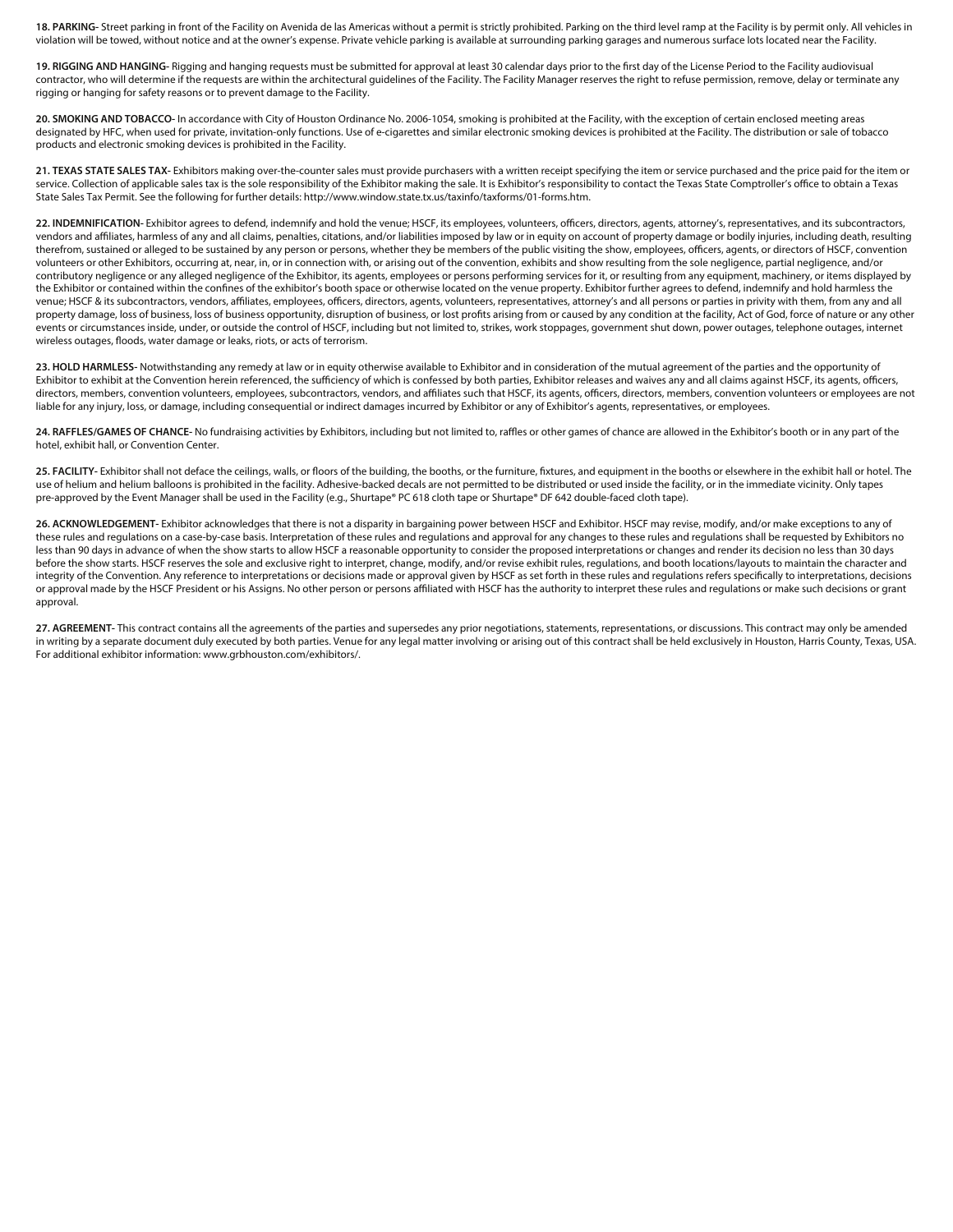# **Houston Safari Club Founda�on (HSCF) Exhibitor Priority Point System**

The HSCF Exhibitor Priority Point System is the method by which booth placements are prioritized for HSCF's annual convention expo. This system provides exhibitors the opportunity to improve priority ranking by exhibiting annually and consecutively. Additional priority points may be earned as described below.

#### **Process for Booth Placement**

- 1. Exhibitors will be given priority, regarding their booth location requests, based on the highestnumber of points and practical availability.
- 2. A completed booth space contract, with 50% deposit (minimum), must be submitted prior toor at the time of booth assignment. The balance must be paid by the designated deadline.
- 3. Booth location preferences and requests for proximity to other companies will be consideredand honored whenever possible.
- 4. Booth assignments will be made by the HSCF Convention Committee.
- 5. Earned points are not a guarantee of participation.
- 6. HSCF shall assign exhibit space on an annual basis only and does not imply that the same orsimilar space will be held or offered for future shows.
- 7. All terms and conditions of the HSCF Exhibitor Agreement apply.

### **Booth Placement Process by Category**

- 1. Priority/Returning Exhibitors
	- a. Must submit an Exhibitor Application and Contract and 50% deposit by May 31 $st$ .
	- b. Booth assignment notifications will be completed by September  $30<sup>th</sup>$ .
	- c. Exhibitor location will be assigned based on availability at the time of exhibitor'spriority.
	- d. Once exhibitor has selected their exhibit location, the booth will be assigned.
- 2. Wait List Exhibitors and Returning Exhibitors Not Meeting Application Deadlines
	- a. Wait List exhibitors and priority exhibitors, who submit their contracts after May31<sup>st</sup>, will be assigned on a first-come, first-served, space-available basis (after all HSCF Priority exhibitors who have submitted contracts by the May  $31^{st}$  deadline have been assigned).
	- b. Booth assignment notifications for these groups will be completed bySeptember 30<sup>th</sup>.

### **Priority Point System**

| <b>Means of Points Achievement</b>                                                                                                                            | <b>Achievement Value</b>                                                                                               |  |
|---------------------------------------------------------------------------------------------------------------------------------------------------------------|------------------------------------------------------------------------------------------------------------------------|--|
| Exhibit at the annual HSCF Convention. All<br>exhibiting companies earn points per year for<br>exhibiting, regardless of the exhibit size and/or<br>location. | One (1) point per dollar of paid booth fees.<br>Points will be awarded following the<br>conclusion of each convention. |  |
| Provide an accepted auction or raffle donation                                                                                                                | One (1) point per dollar of NET return per                                                                             |  |
| item for HSCF's Convention fundraising                                                                                                                        | donated item (net = final bid amount                                                                                   |  |
| activities                                                                                                                                                    | collected less anyrebate)                                                                                              |  |
| Corporate Sponsor, Convention Sponsor or                                                                                                                      | One (1) point per dollar of paid sponsorship for                                                                       |  |
| Convention Underwriting Sponsor.                                                                                                                              | that calendar year.                                                                                                    |  |